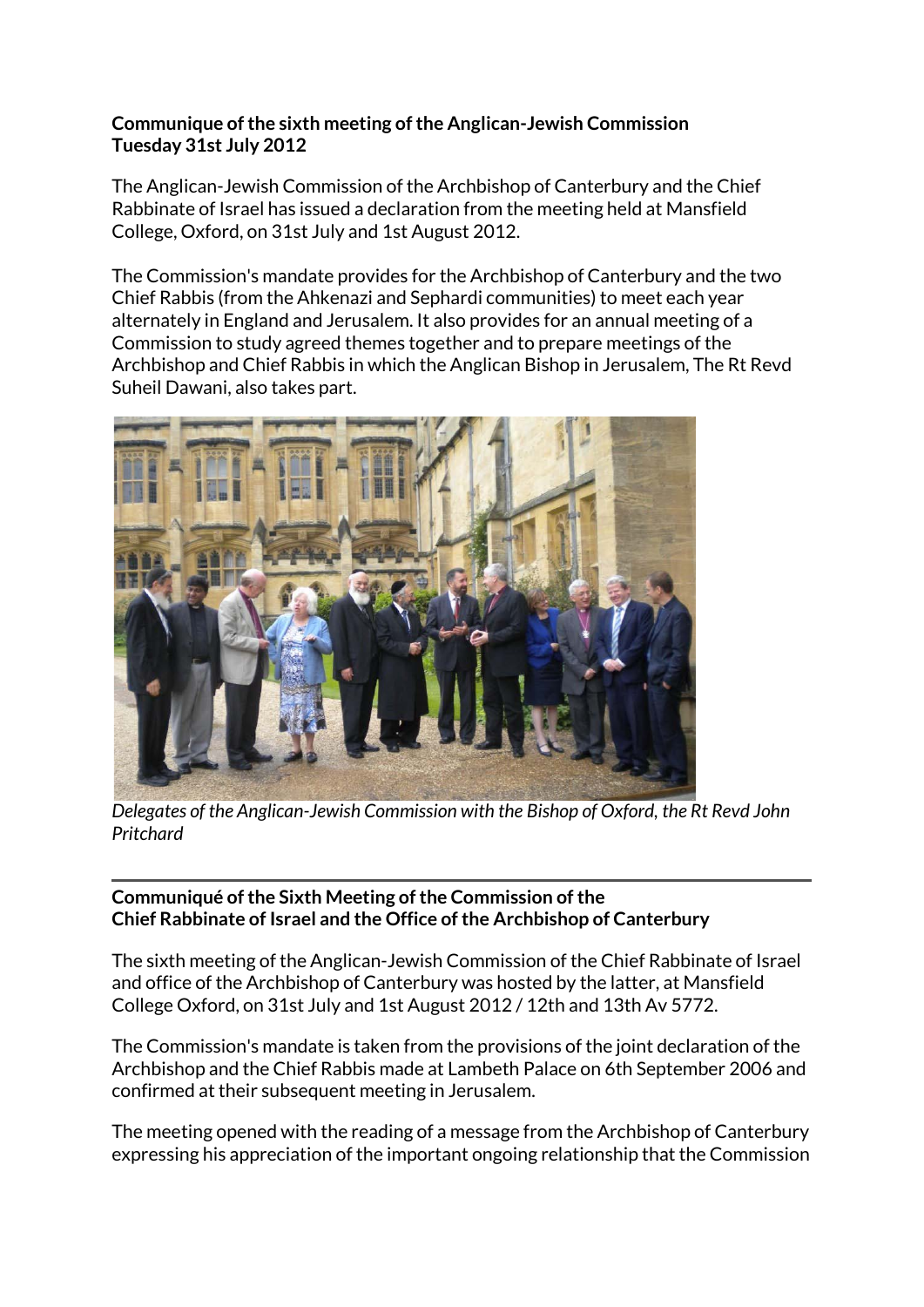represents and his own warm relationship with the Chief Rabbis of Israel with whom he had met earlier in the year in Jerusalem.

At the opening session the Rt Revd John Pritchard, Bishop of Oxford, welcomed the members of the Commission to Oxford in the context of positive local Jewish Christian relations. The members of the Commission sent their wishes for a full and speedy recovery to Rabbi Shear Yashuv Cohen, Chair of the Chief Rabbinate of Israel's Committee for Interreligious Dialogue. The Commission also congratulated the Rt Revd Michael Ipgrave on his appointment as Bishop of Woolwich and Canon Guy Wilkinson (a past Anglican coordinator of the Commission) on his investiture as CBE.

The theme of the Commission's meeting was 'Religion and Democracy' in both traditions. The paper presented by Dr Jane Clements on 'Anglicanism and the Secular State' explored the dynamic between the Kingdom of God and the earthly realm in accordance with the method of scripture interpreted in the light of tradition and reason.

Rabbi Dr Rasson Arousi's presentation explored 'Democracy in Judaism's Political Vision'. He compared contemporary democratic values and practices with Judaism's ideals of governance, participation and accountability of even the highest political authorities to religio-ethical values.

The programme included a visit to the Bodleian Library and a fascinating survey of Medieval Jewish Oxford. Rabbi Prof Avraham Steinberg then delivered a highly illuminating lecture on Jewish Medical Ethics at the Oxford Chabad Society attended by local multi faith audience.

The commission discussed various matters of concern, including the recent Private Member's Motion that related to Israel/Palestine at the Church of England's General Synod. There was acknowledgement that this had caused much distress within the Jewish community in Britain and also within the Christian community as well as in Israel and beyond. At the same time, appreciation was expressed for the efforts of all those who were engaged on the issue to introduce greater understanding and a wider perspective. The Commission discussed steps that could be taken to address the complexities of the challenges raised.

The participants looked forward to their next meeting in 2013.

| The Most Revd Michael Jackson | Rabbi Dr Rasson Aroussi |
|-------------------------------|-------------------------|
|-------------------------------|-------------------------|

## **The following are members of the Commission:**

*Delegation of the Chief Rabbinate of Israel* Rabbi Dr Rasson Arousi Rabbi Dr David Rosen CBE, KSG Rabbi Prof Abraham Steinberg Rabbi Professor Daniel Sperber Mr Oded Wiener, Director General, the Chief Rabbinate of Israel